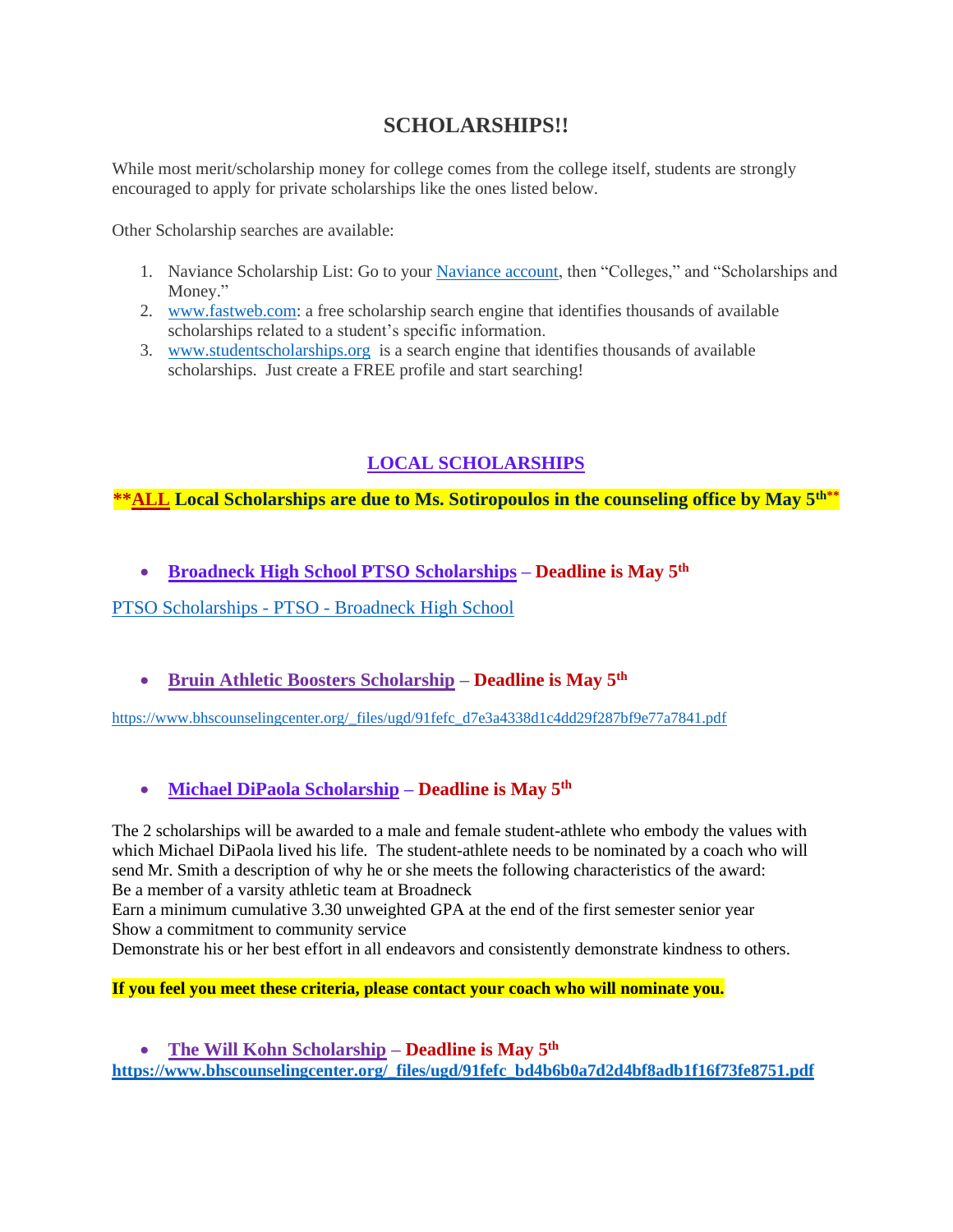### • **Jason Skarzynski Scholarship – Deadline is May 5th**

Two scholarships will be awarded to two Broadneck HS graduating seniors in the amount of \$2,000 each. One will be awarded to a student with a strong interest in the arts and one to a student with a strong interest in computer science fields. The application may be downloaded from Naviance.

[https://www.bhscounselingcenter.org/\\_files/ugd/91fefc\\_f199b00df9b2405a8f17ddba5aa7b8a7.pdf](https://www.bhscounselingcenter.org/_files/ugd/91fefc_f199b00df9b2405a8f17ddba5aa7b8a7.pdf)

#### • **SADD Scholarship – Deadline is May 5th**

The SADD scholarship is awarded to a graduating Broadneck High School senior who demonstrates the following attributes:

\*Serves as a role model for his/her peers

- \*Respected by his/her peers and school and community adults
- \*Lives up to his/her own values
- \*Tolerant of other's opinions
- \*Demonstrates Integrity

**[https://www.bhscounselingcenter.org/\\_files/ugd/91fefc\\_8e9baa490acb4f23820efc9c52a4edc9.pdf](https://www.bhscounselingcenter.org/_files/ugd/91fefc_8e9baa490acb4f23820efc9c52a4edc9.pdf)**

#### • **Awesome Scholarship – Deadline is May 5th**

Every Senior can apply who is planning on going to college after graduation. Please answer the two questions in a 1 page essay.

\*What is it that makes you awesome?

\*What are your future plans?

Tell us why, how, or what makes you awesome in a 1-page essay. Essay should have student ID (no names) at top.

• **Severn River Middle School PTSO Scholarships – Deadline is May 5 th**

[https://www.bhscounselingcenter.org/\\_files/ugd/91fefc\\_1c6bb7ac4800486ba6821418f697b8e6.pdf](https://www.bhscounselingcenter.org/_files/ugd/91fefc_1c6bb7ac4800486ba6821418f697b8e6.pdf)

## **ADDITIONAL SCHOLARSHIPS**

**Student Scholarships (Several Available)** <https://studentscholarships.org/scholarships.php>

**McNichol Scholarship – Deadline is April 22nd**

[McNichol Scholarship Fund Application 2022 \(google.com\)](https://docs.google.com/forms/d/e/1FAIpQLSdJO54Dcu1sAaMvbmD8D-tisVWliUEKAhgeTOa4MrTFnHVPyQ/viewform)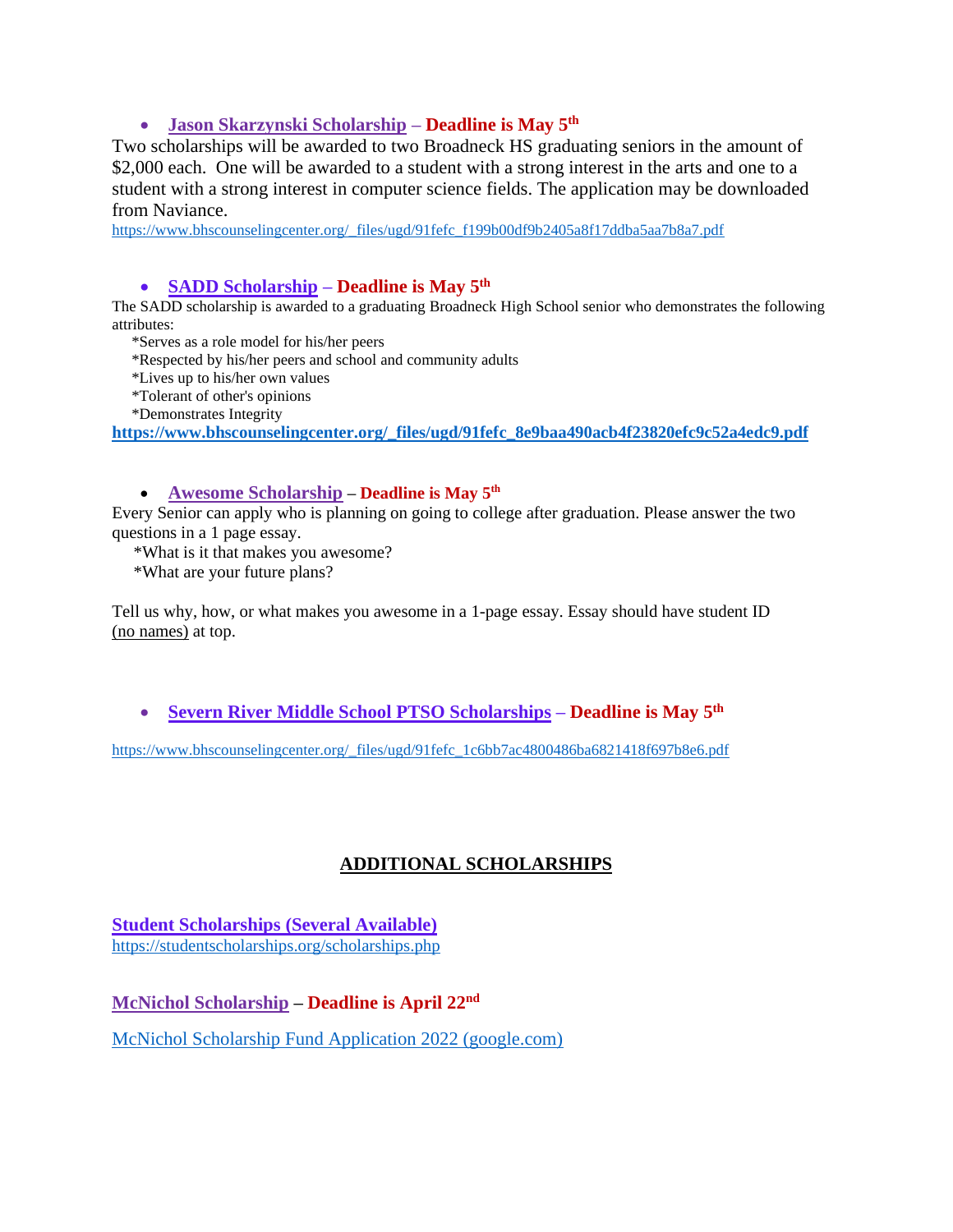**Delegate Shaneka Henson Scholarship** – **Deadline is April 30th**

[Delegate Shaneka Henson 2022-2023 Legislative Scholarship Application \(office.com\)](https://forms.office.com/Pages/ResponsePage.aspx?id=DQSIkWdsW0yxEjajBLZtrQAAAAAAAAAAAAO__S8BT8VUMkhQS0c1OThSUURPNzBXNTYyUEc4SUc5Si4u)

**ClearSharkH2O Scholarship – Deadline is April 30th** <https://www.clearsharkh2o.org/outreach-education/scholarships/>

**The National Pan-Hellenic Council of Anne Arundel County Scholarship – Deadline is April 30th**

[https://docs.google.com/forms/d/e/1FAIpQLSfqqJVOQ6SOrSdwMetAgkGX7V3RHEp-](https://nam12.safelinks.protection.outlook.com/?url=https%3A%2F%2Fdocs.google.com%2Fforms%2Fd%2Fe%2F1FAIpQLSfqqJVOQ6SOrSdwMetAgkGX7V3RHEp-0XAdMKq0poINR5M9fQ%2Fviewform&data=04%7C01%7Cssotiropoulos%40AACPS.org%7C13789882b8d44cd5ecdd08d9f7ab4ad7%7Cb7d27e93356b4ad88a7089c35df207c0%7C0%7C0%7C637813137329913867%7CUnknown%7CTWFpbGZsb3d8eyJWIjoiMC4wLjAwMDAiLCJQIjoiV2luMzIiLCJBTiI6Ik1haWwiLCJXVCI6Mn0%3D%7C3000&sdata=dIDRxhUVBiqok%2FBowu3VKvkSmOy04GmTnVnZOYbrYoA%3D&reserved=0)[0XAdMKq0poINR5M9fQ/viewform](https://nam12.safelinks.protection.outlook.com/?url=https%3A%2F%2Fdocs.google.com%2Fforms%2Fd%2Fe%2F1FAIpQLSfqqJVOQ6SOrSdwMetAgkGX7V3RHEp-0XAdMKq0poINR5M9fQ%2Fviewform&data=04%7C01%7Cssotiropoulos%40AACPS.org%7C13789882b8d44cd5ecdd08d9f7ab4ad7%7Cb7d27e93356b4ad88a7089c35df207c0%7C0%7C0%7C637813137329913867%7CUnknown%7CTWFpbGZsb3d8eyJWIjoiMC4wLjAwMDAiLCJQIjoiV2luMzIiLCJBTiI6Ik1haWwiLCJXVCI6Mn0%3D%7C3000&sdata=dIDRxhUVBiqok%2FBowu3VKvkSmOy04GmTnVnZOYbrYoA%3D&reserved=0)

**Rev. Callie Johnson Matthews Scholarship – Deadline is April 30th** See Ms. Sotiropoulos in the counseling office for details.

**The Betty White Education Scholarship – Deadline is May 1st** See Ms. Sotiropoulos in the counseling office for details.

**Delegate Rachel Munoz Scholarship** – **Deadline is May 1st** [Application for the 2022-2023 Maryland House of Delegates District 33 Scholarship](https://docs.google.com/forms/d/e/1FAIpQLSfwDoGDS-1Ni_CGNZvkbiES7o1aOTQBh0DA9Ke1h8pln_h2WQ/viewform)  [\(google.com\)](https://docs.google.com/forms/d/e/1FAIpQLSfwDoGDS-1Ni_CGNZvkbiES7o1aOTQBh0DA9Ke1h8pln_h2WQ/viewform)

**Delta Kappa Gamma Scholarships** – **Deadline is May 15th** Please see Ms. Sotiropoulos in the counseling office for details.

**National Sorority of Phi Delta Kappa Inc. Scholarship – Deadline is May 15th** Please see Ms. Sotiropoulos in the counseling office for details.